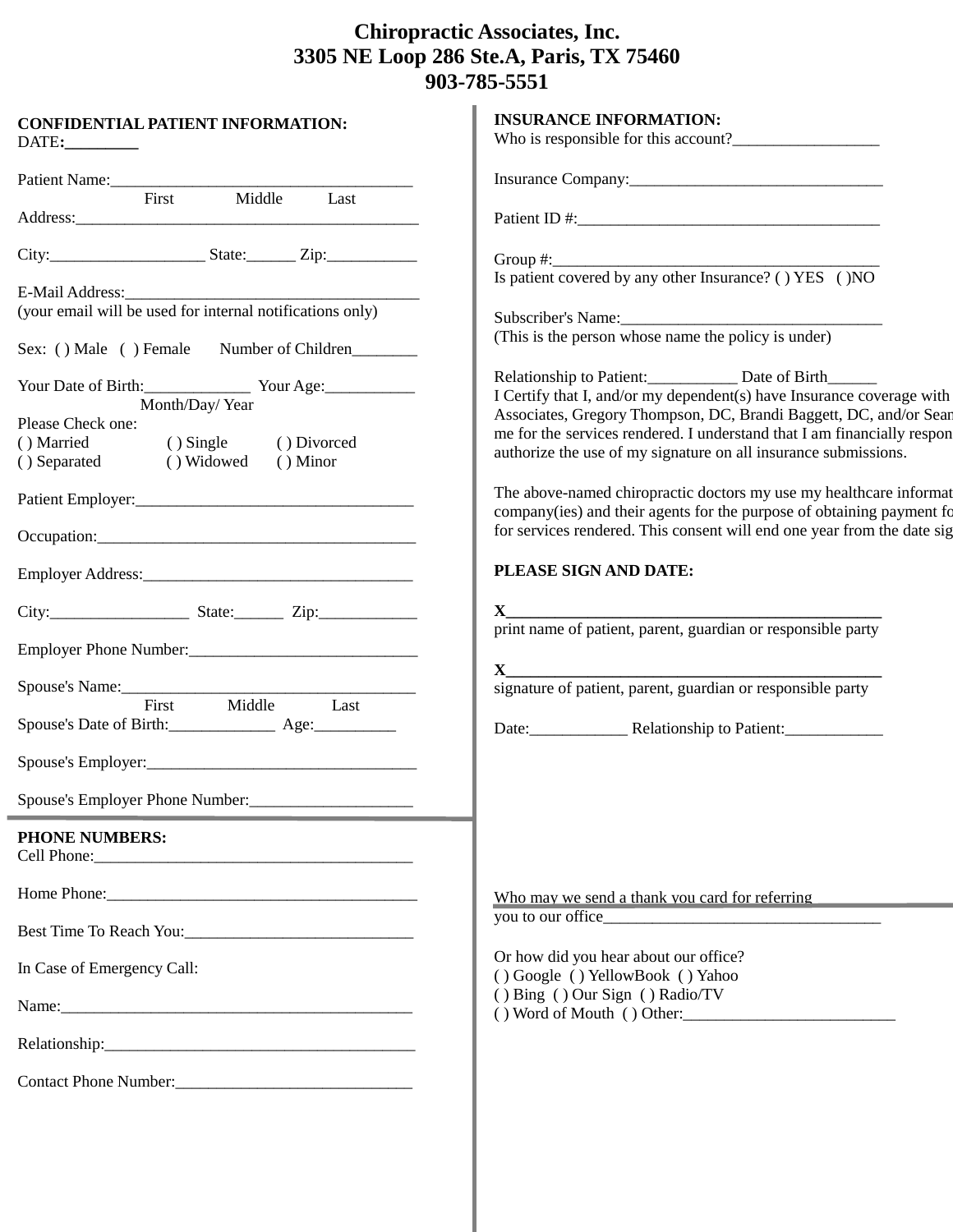## PATIENT CONDITION:

| 1.        | What is the reason for your visit today?                                                                                                                                                                                                                                                                                                                                      |  |  |  |  |
|-----------|-------------------------------------------------------------------------------------------------------------------------------------------------------------------------------------------------------------------------------------------------------------------------------------------------------------------------------------------------------------------------------|--|--|--|--|
| 2.        | Please list ALL symptoms you are having in order of severity:                                                                                                                                                                                                                                                                                                                 |  |  |  |  |
| 3.        | C.<br>$E.$ $\qquad \qquad$ $\qquad$ $\qquad$ $\qquad$ $\qquad$ $\qquad$ $\qquad$ $\qquad$ $\qquad$ $\qquad$ $\qquad$ $\qquad$ $\qquad$ $\qquad$ $\qquad$ $\qquad$ $\qquad$ $\qquad$ $\qquad$ $\qquad$ $\qquad$ $\qquad$ $\qquad$ $\qquad$ $\qquad$ $\qquad$ $\qquad$ $\qquad$ $\qquad$ $\qquad$ $\qquad$ $\qquad$ $\qquad$ $\qquad$ $\qquad$ $\q$                             |  |  |  |  |
| <b>B.</b> | D.<br>$\begin{picture}(180,10) \put(0,0){\dashbox{0.5}(10,0){ }} \put(10,0){\dashbox{0.5}(10,0){ }} \put(10,0){\dashbox{0.5}(10,0){ }} \put(10,0){\dashbox{0.5}(10,0){ }} \put(10,0){\dashbox{0.5}(10,0){ }} \put(10,0){\dashbox{0.5}(10,0){ }} \put(10,0){\dashbox{0.5}(10,0){ }} \put(10,0){\dashbox{0.5}(10,0){ }} \put(10,0){\dashbox{0.5}(10,0){ }} \put(10,0){\dashbox$ |  |  |  |  |
| 4.        | Circle the number that best describes your pain $0 \t1 \t2 \t3 \t4 \t5 \t6 \t7 \t8 \t9 \t10$<br>Medium<br>High<br>Mild<br>Severe<br>None<br>5. Mark an X on the body diagram exactly where you are having symptoms, such as pain, numbness or tingling:                                                                                                                       |  |  |  |  |
|           | $\mathbf{D}$ o not write in box<br><b>Doctor Notes:</b>                                                                                                                                                                                                                                                                                                                       |  |  |  |  |
| 6.        |                                                                                                                                                                                                                                                                                                                                                                               |  |  |  |  |
| 7.        |                                                                                                                                                                                                                                                                                                                                                                               |  |  |  |  |
| 8.        | Is the condition getting worse since it first began? () YES () NO                                                                                                                                                                                                                                                                                                             |  |  |  |  |
| 9.        | How often do you have the pain? ()Constantly ()Frequently ()Occasionally () Intermittently                                                                                                                                                                                                                                                                                    |  |  |  |  |
| 10.       | Are your symptoms changing with time? ()Getting Worse ()Staying the Same ()Getting Better                                                                                                                                                                                                                                                                                     |  |  |  |  |
| 11.       | Describe the Type of Pain: () Sharp () Dull () Throbbing () Numbness () Aching () Shooting () Burning<br>() Tingling () Cramping () Stiffness () Swelling () Sharp with Motion () Shooting with Motion<br>() Stabbing with Motion () Electric like with Motion () Other                                                                                                       |  |  |  |  |
|           |                                                                                                                                                                                                                                                                                                                                                                               |  |  |  |  |
|           | 13. Has your condition interfered with your and how much: a. () Work () Daily Routine () Recreation () School<br>b. ()Not at all ()A little bit () Moderately () Quite a bit ()Extremely                                                                                                                                                                                      |  |  |  |  |
|           | 14. Activities that are now difficult: () Sitting () Standing () Walking () Bending () Other:                                                                                                                                                                                                                                                                                 |  |  |  |  |
|           |                                                                                                                                                                                                                                                                                                                                                                               |  |  |  |  |
|           | 16. What concerns you the most about your problem and what does it prevent you from doing?<br><u>Letting</u>                                                                                                                                                                                                                                                                  |  |  |  |  |
|           |                                                                                                                                                                                                                                                                                                                                                                               |  |  |  |  |
|           |                                                                                                                                                                                                                                                                                                                                                                               |  |  |  |  |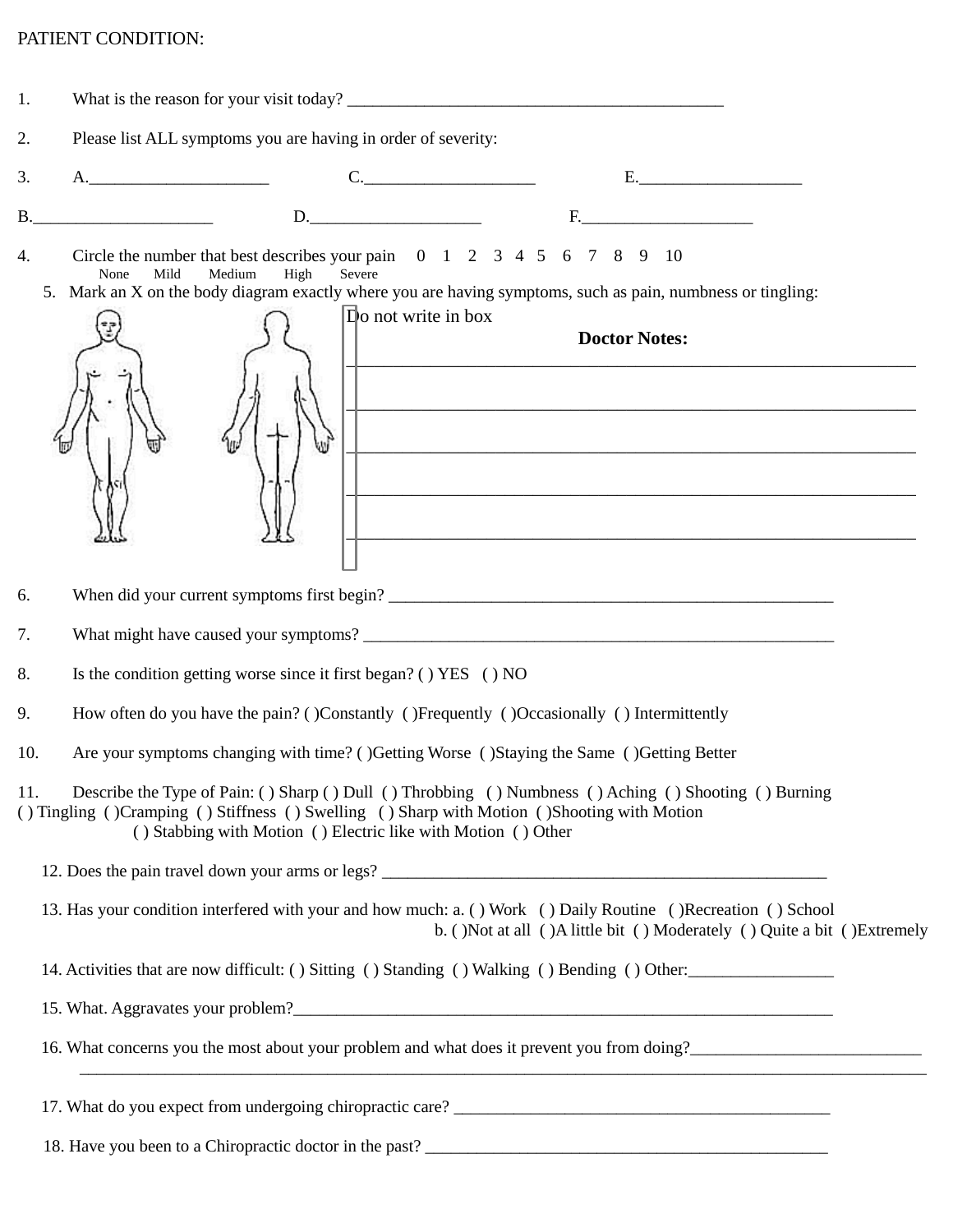## HEALTH QUESTIONARE:

|                                                                                                             | Weight |                    |  |  |  |  |
|-------------------------------------------------------------------------------------------------------------|--------|--------------------|--|--|--|--|
| 2. How would you rate your overall Health? () Excellent () Very Good () Good () Fair () Poor                |        |                    |  |  |  |  |
| 3. What type of exercise do you do? () Stenuous () Moderate () Light () None                                |        |                    |  |  |  |  |
| 4. What activities do you do at work? () Sit () Stand () Computer Work () On the Phone How much of the day? |        |                    |  |  |  |  |
|                                                                                                             |        | Date of last exam? |  |  |  |  |
|                                                                                                             |        |                    |  |  |  |  |
| 7. Have you had significant past trauma? () No () Yes                                                       |        |                    |  |  |  |  |

8. Have you been evaluated by another doctor for your current condition? ( )Chiropractor ( )ER Physician ( )Massage Therapist ( )Neurologist ( )Orthopedist ( )Physical Therapist ( )Primary Care Physician ( )Other ( )No One If YES, who and when? $\Box$ 

9. Please check the past or present column if you have and/or had any of the following condition:

| <b>Past Present</b>        | <b>PastIPresent</b>            | <b>Past</b>  Present     |
|----------------------------|--------------------------------|--------------------------|
| <b>AIDS/HIV</b>            | <b>DIZZINESS</b>               | <b>HEADACHE</b>          |
| <b>ALCHOLISM</b>           | <b>FRACTURES</b>               | MULITPLE SCLEROISIS      |
| <b>ANEMIA</b>              | <b>SPINAL FRACTURES</b>        | <b>OSTEOPOROSIS</b>      |
| <b>ARTHRITIS</b>           | <b>GOUT</b>                    | <b>PACEMAKER</b>         |
| <b>ASTHMA</b>              | <b>HEART DISEASE</b>           | <b>DEFIBRILLATOR</b>     |
| <b>BLEEDING DISORDER</b>   | HEPATITIS A, B, or C           | PARKINSON'S              |
| <b>BREAST LUMP</b>         | <b>HIGH CHOLESTERAL</b>        | <b>RHEUMATOID</b>        |
| <b>CANCER</b>              | <b>HIGH BLOOD PRESSURE</b>     | PINCHED NERVE            |
| <b>DISC PROBLEMS</b>       | <b>LIVER DIESEASE</b>          | <b>PREGNANT</b>          |
| <b>CHICKEN POX</b>         | <b>PROSTHESIS</b>              | PROSTATE PROBLEMS        |
| <b>DIABETES</b>            | <b>THYROID PROBLEMS</b>        | UNDER PSYCHIATRIC CARE   |
| <b>STROKE</b>              | <b>TUMORS / GROWTHS</b>        | <b>ULCER</b>             |
| <b>TUBECULOSIS</b>         | <b>HEART ATTACK</b>            | <b>CHEST PAINS</b>       |
| <b>ANGINA</b>              | <b>KIDNEY STONES</b>           | KIDNEY DISORDERS         |
| <b>BLADDER INFECTION</b>   | PAINFUL URINATION              | OS\$ OF BLADDER CONTROL  |
| ABNORMAL WEIGHT GAIN /LOSS | <b>LOSS OF APPETITE</b>        | <b>ABDOMINAL PAIN</b>    |
| <b>GENERAL FATIGUE</b>     | <b>MUSCULAR INCOORDINATION</b> | VISUAL DISTURBANCES      |
| <b>EXCESSIVE THIRST</b>    | <b>FREQUENT URINATION</b>      | SMOKING/TOBACCO USE      |
| <b>ALLERGIES</b>           | <b>DEPRESSION</b>              | <b>SYSTEMIC LUPUS</b>    |
| <b>EPILEPSY</b>            | <b>BIRTH CONTROL</b>           | HORMONAL REPLACEMENT     |
| DERMATITIS/ECZEMA/RASH     | <b>UPPER BACK PAIN</b>         | <b>MID BACK PAIN</b>     |
| <b>LOW BACK PAIN</b>       | <b>SHOULDER PAIN</b>           | ELBOW/UPPER ARM PAIN     |
| <b>WRIST PAIN</b>          | <b>HAND PAIN</b>               | <b>HIP PAIN</b>          |
| <b>UPPER LEG PAIN</b>      | <b>KNEE PAIN</b>               | <b>ANKLE/FOOT PAIN</b>   |
| <b>JAW PAIN</b>            | <b>JOINT PAIN/STIFFNESS</b>    | <b>CHRONIC SINUSITIS</b> |
| <b>NECK PAIN</b>           | OTHER:                         |                          |

Please list any other health conditions you may have:\_\_\_\_\_\_\_\_\_\_\_\_\_\_\_\_\_\_\_\_\_\_\_\_\_\_\_\_

Indicate if you have any IMMEDIATE family members with the following: ( ) Rheumatoid Arthritis ( ) Diabetes ( ) Lupus ( ) Cancer ( ) Heart Problems ( ) ALS

**HABITS** Do you smoke? YES / NO If yes, how many packs per day? Do you drink alcohol? YES / NO If yes, how may drinks per week?\_\_\_\_\_\_\_\_\_\_\_\_\_\_\_\_\_\_\_\_\_\_\_\_\_\_\_\_\_\_\_\_\_\_ Do you use illegal drugs? YES / NO If yes, what type and how often?

\_\_\_\_\_\_\_\_\_\_\_\_\_\_\_\_\_\_\_\_\_\_\_\_\_\_\_\_\_\_\_\_\_\_\_\_\_\_\_\_\_\_\_\_\_\_\_\_\_\_\_\_\_\_\_\_\_\_\_\_\_\_\_\_\_\_\_\_\_\_\_\_\_\_